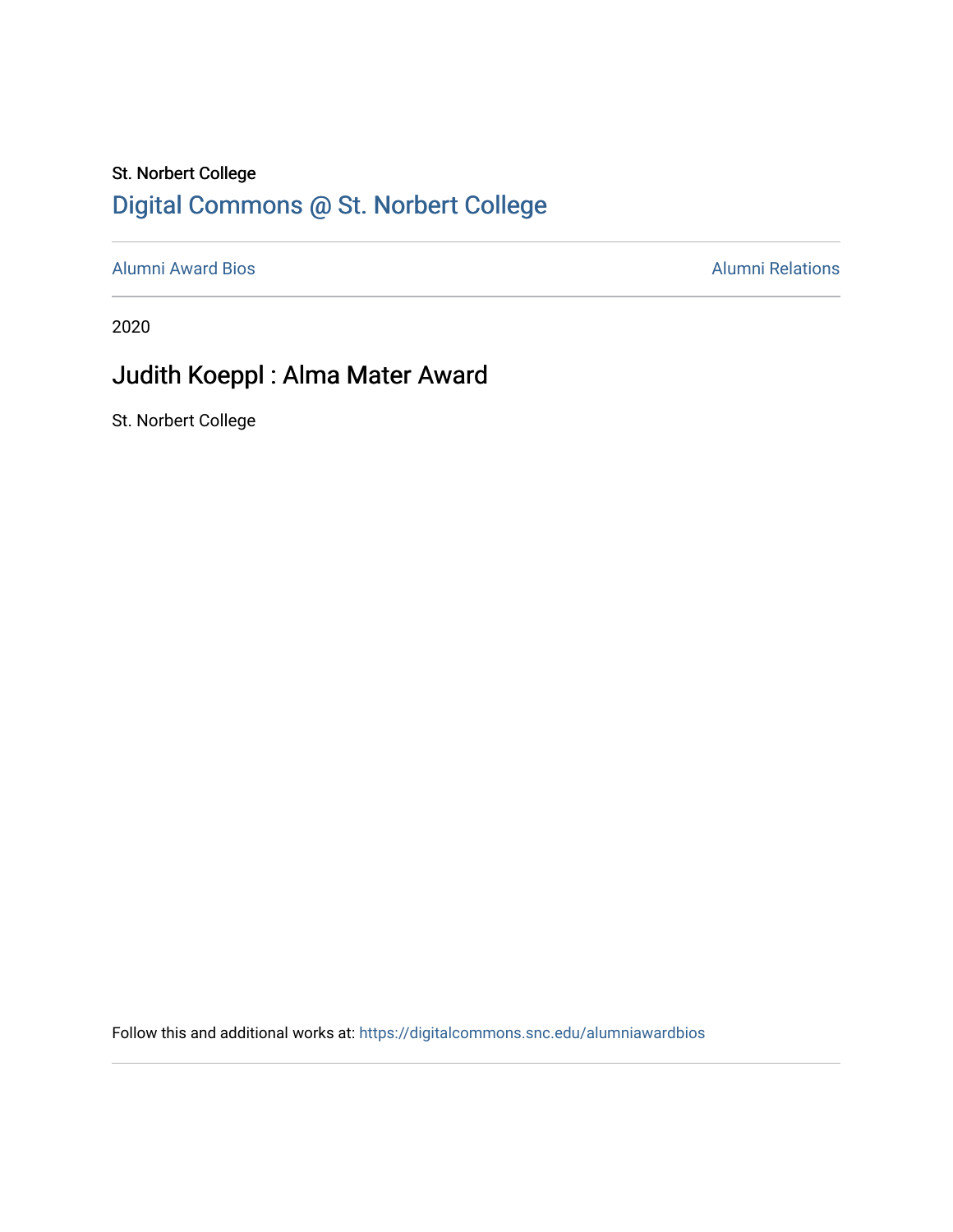

[Alumni](https://www.snc.edu/alumni/) [Alumni Awards](https://www.snc.edu/alumni/awards/) 2020 Alma Mater Award A

## [Alumni](https://www.snc.edu/alumni/index.html)

[Events & Reunions](https://www.snc.edu/alumni/event/index.html) [Behind the Arch](https://www.snc.edu/alumni/event/behindthearch/) [Benefits and Services](https://www.snc.edu/alumni/benefits.html) [Get Involved](https://www.snc.edu/alumni/getinvolved.html) [Give to SNC](http://giving.snc.edu/) [Alumni Awards](https://www.snc.edu/alumni/awards/index.html) [Past Recipients](https://www.snc.edu/alumni/awards/recipients.html) [Knight Lights](https://www.snc.edu/alumni/knightlights/index.html) [Alumni-Owned](https://www.snc.edu/alumni/directory/index.html) [Businesses Network](https://www.snc.edu/alumni/directory/index.html) [Alumni Board](https://www.snc.edu/alumni/alumniboard.html) [Student Alumni](https://www.snc.edu/alumni/saa.html) [Ambassadors](https://www.snc.edu/alumni/saa.html) [Staff](https://www.snc.edu/alumni/contactus.html)

## 2020 Alma Mater Award Judith Koeppl '63

"Judy loves the Lord and lives His word each day in all of her actions."

One of Judy Koeppl's nominators had that to say about her dear friend, and one need only look at Judy's lifetime of service to see the truth in it.

Her care and compassion have been extended to others at nearly every stage of their lives. Judy's first work after leaving St Norbert as one of its first resident woman graduates was with an adoption agency, helping to find supportive homes for children. Next, staying home to raise three children of her own, she became an original member of the Theology for Mothers group, meeting regularly to talk with other young women about Christ's presence in family life.

Judy was hired as liturgy coordinator for St. Paul's University Catholic Center in Madison, Wis., where she was a pioneer of women's leadership in the church. Her work there also included an emphasis on diversity and inclusion, a cause she has championed throughout her career and into her "retirement," where she interacted with the multicultural club at the local high school to look at racial issues and find common ground.

Seniors have also benefited from Judy's selfless and untiring service. On staff with the Retired Senior Volunteer Program, Judy developed and coordinated the Driver Escort Program, which inspired older persons to serve as volunteer drivers in rural areas for health care appointments and Meals on Wheels.

Perhaps most indicative of Judy's compassionate heart is her vocation to those who are grieving. When she was 27, Judy's parents died within five days of each other. The experience of working through her own grief put Judy on a path to help others in similar situations. She earned a master's degree in geriatric social work, and was hired by HospiceCare to develop and direct the first hospice bereavement program for both family members and medical staff. In 1991 she opened The Center For Life & Loss Integration, a grief counseling center at the Norbertines' San Damiano residence on the shores of Lake Monona, Wis. Her practice continued for 27 years before she retired in 2018.

Perhaps her most memorable experience was being called to New York after the 9/11 terrorist attacks, providing bereavement support to victim's families and first responders as a Red Cross